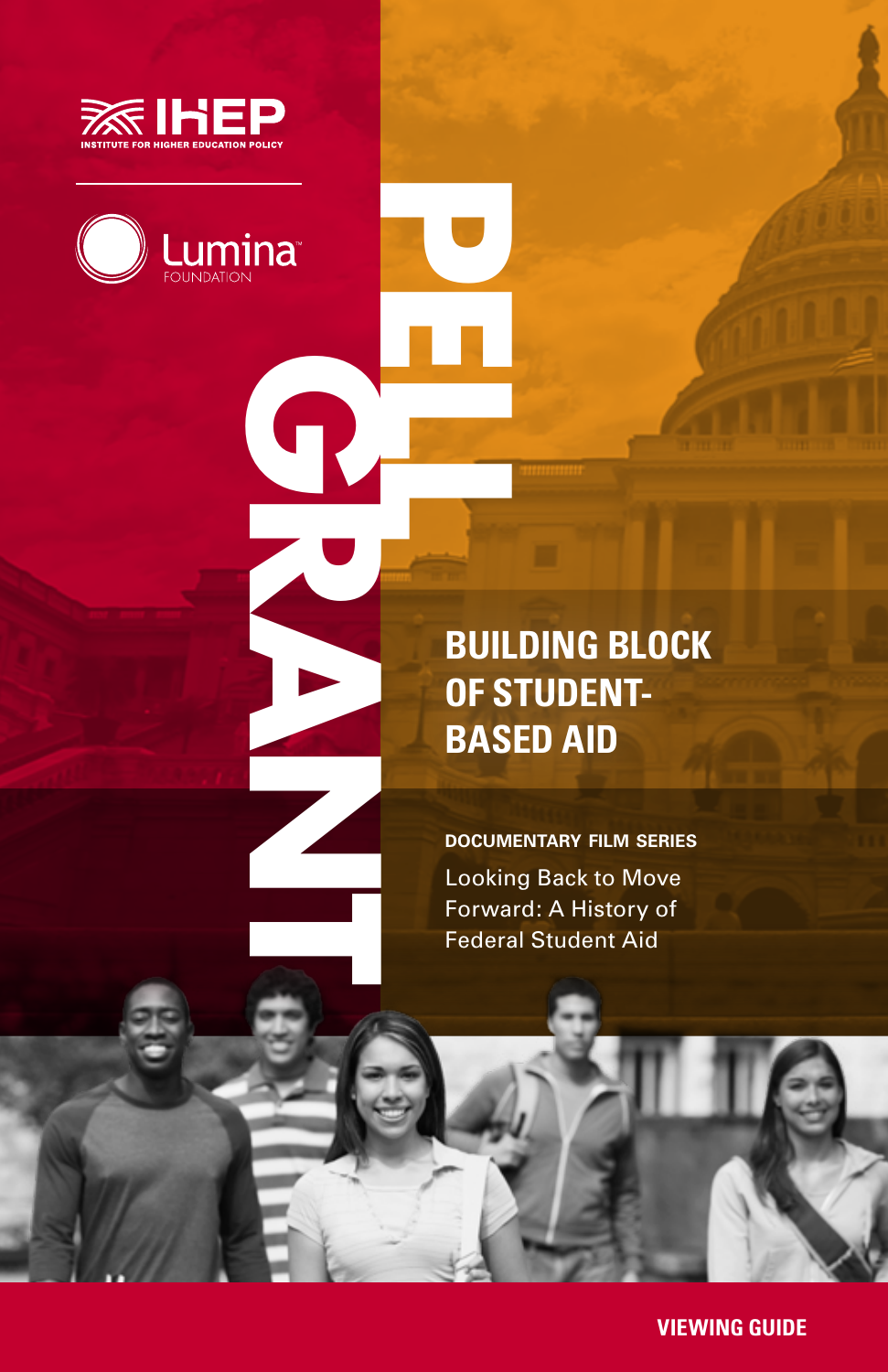

# LET'S **LOOK BACK TO MOVE FORWARD**

In *A History of Federal Student Aid*, a documentary series produced by Lumina Foundation and the In stitute for Higher Education Policy, key policymakers, their staff and education researchers provide insight into the evolution of federal student aid through their first-hand experiences with the policymaking process. This short film on the history of Pell Grants is one in a series of several that illuminates past seminal moments and offers instructive lessons and building blocks to guide newer policy innovations.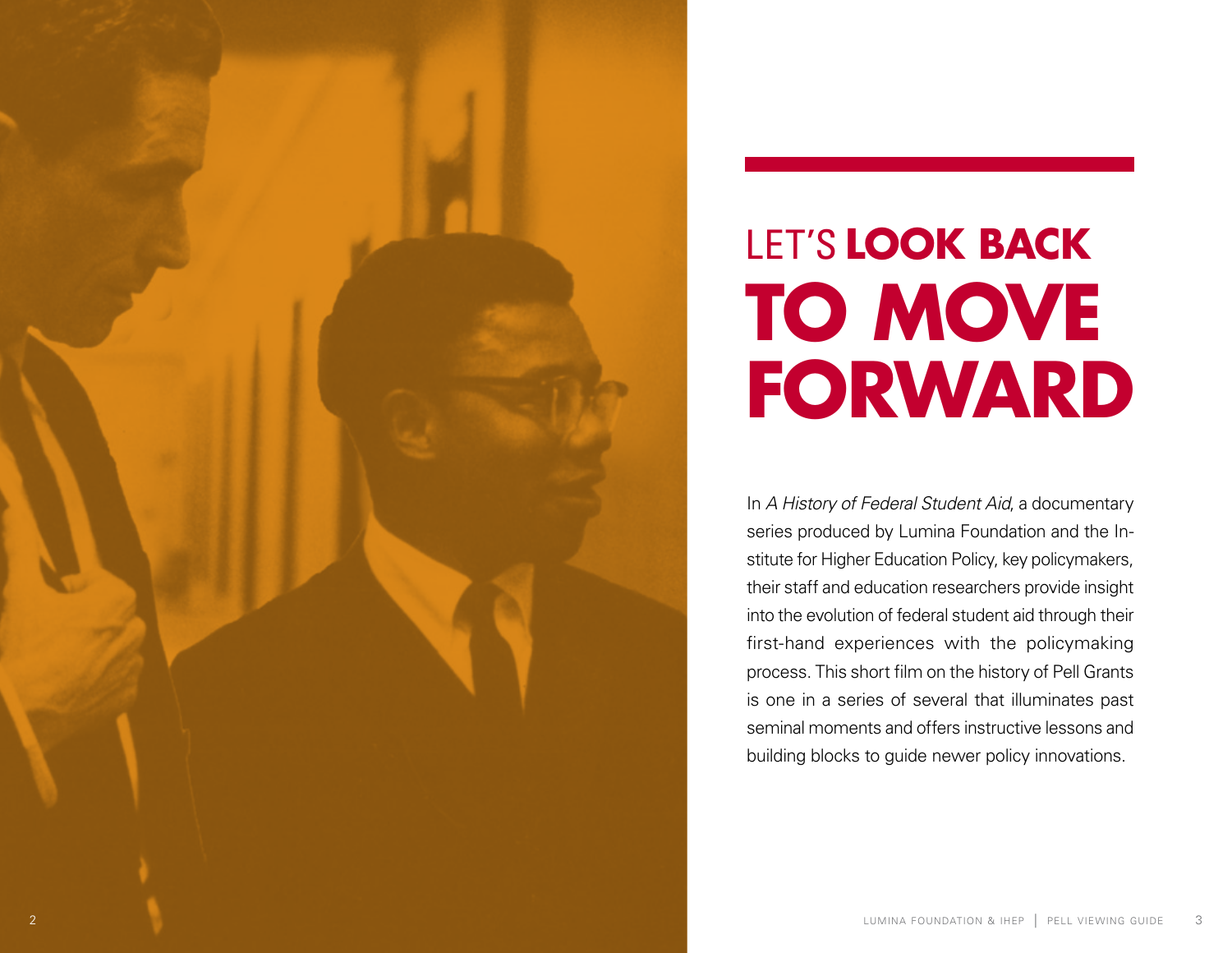

*Pell Grant: Building Block of Student-Based Aid* chronicles the history of the program from its bipartisan legislative origins through its various selected subsequent itera tions. This 14-minute film documents several key changes to the Pell Grant program including efforts to broaden and limit student eligibility, ebbs and flows in funding, increases in the maximum award levels, and the creation of supplemental programs for Pell recipients.

### **PROGRAM** INFORMATION

Originally known as the Basic Educational Opportunity Grant (BEOG), the Pell Grant program was established in the 1972 re authorization of the Higher Edu cation Act (HEA) as the result of bipartisan effort steered by Senator Claiborne Pell (D-RI) and Senator Jacob K. Javits (R-NY). This landmark program shifted the federal financial aid system from institutions awarding federal grant dollars to the federal gov ernment awarding grants directly to students. This allowed full- and part-time students the flexibility to use the grants at any eligible postsecondary institution includ ing public, private and vocational colleges.1,2

Prior to the Pell Grant, the aid went to institutions to give to students. With the Pell Grant, the dynamic changed.

*David Evans*



Congress largely funds the Pell Grant program though the annual appropriations process, although legislators also provide some funding through other mecha nisms.3,4 Because the appropria tions process takes place well before the start of an academic year, funding decisions are made based on estimates that approx imate program costs. Costs are calculated using an expected number of recipients and their expected grant sizes—largely determined by the maximum award for that year.<sup>5</sup> This estimation process typically leaves the Pell Grant program either under funded (known as a "shortfall") or overfunded (known as a "surplus") in a given year. During a shortfall, the U.S. Department of Education borrows from future years' funding, and Congress must provide sufficient funds to

cover that deficit in the next spending cycle. When the program experiences a surplus, the U.S. Department of Education is able to use the money to fund grants the following year, pending Congressional action.

Policymakers have debated the balance between managing program costs and maintaining or expanding college access since the late 1970s. As a way to make Pell funding palatable and strengthen its political base, Con gress voted to expand eligibility to middle-income students through the 1978 Middle Income Student Assistance Act (MISAA). MISAA dramatically increased access by providing Pell Grants to 2.7 million students in 1980, up from 1.9 million in 1977. 6 Although the legislation was repealed in 1981 to decrease program costs,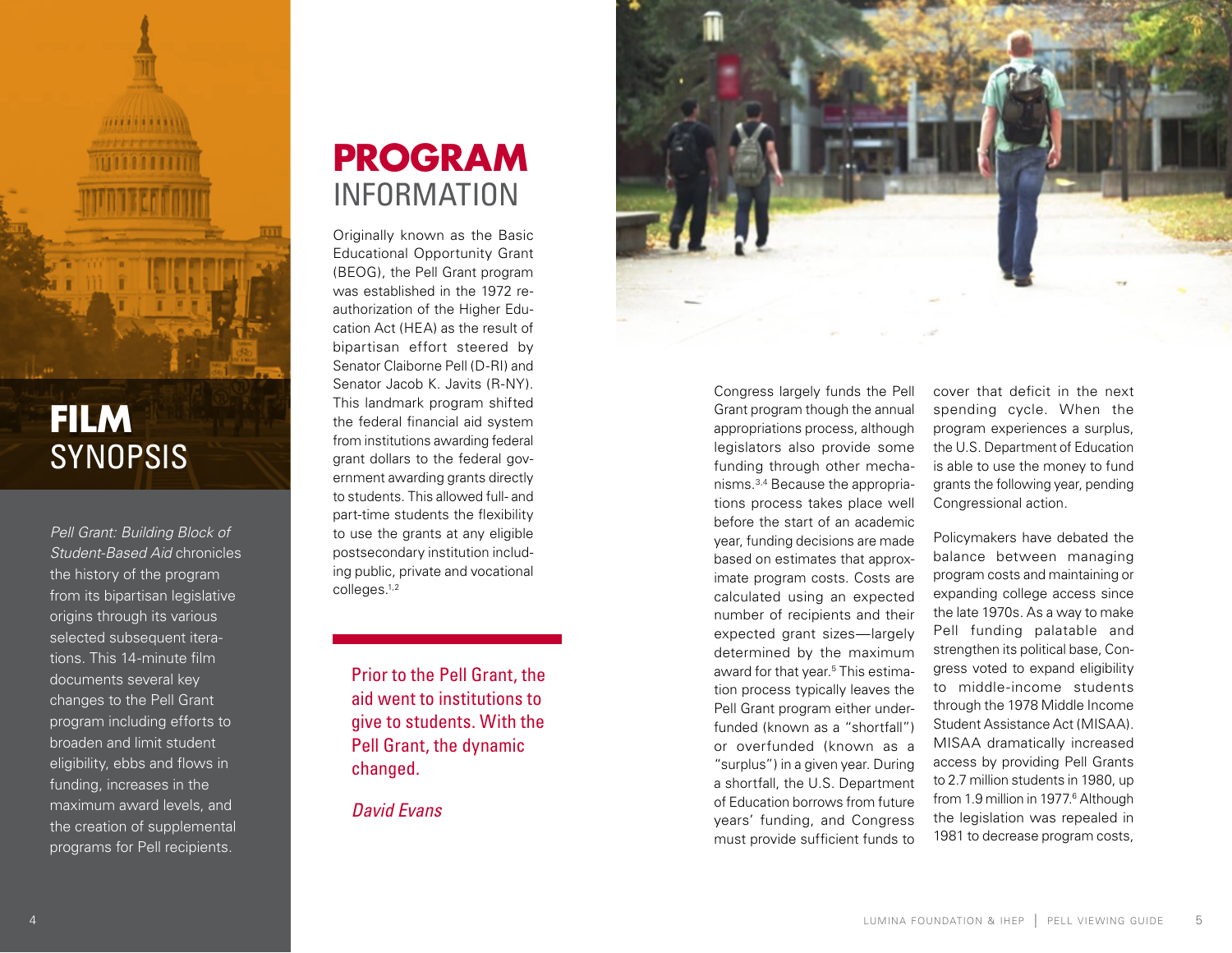Congress made moves to expand student eligibility again in the 1986 HEA reauthorization by making technical changes to the formula that determines a stu dent's financial need. 7

Driven by both environmental and policy changes, Pell Grant program expenditures increased by 158 percent (see figure 1) between 2006 and 2011.<sup>8</sup> College enrollment increased, and more students became eligible for more money due to the economic downturn that impacted students' ability to pay for college. At the same time, legislative changes increased the maximum award substantially, expanded student

eligibility through changes to the needs analysis formula, and created supplemental Pell Grant programs, contributing to the in crease in program costs. 9

Beginning with the 2007 College Cost Reduction and Access Act (CCRAA), Congress has directed supplemental funds to the program through mandatory budgets and supplementary spending legislation.<sup>10</sup> These funds were used to maintain or increase the maximum award, expand student eligibility, and account for funding shortfalls from prior years. Subsequently, Congress has rolled back some of these expansions and imple -

#### **FIGURE 1:**







### The CCRAA really was born out of, I think, increasing anxiety, interest, and need for addressing affordability and a federal strategy around how to support our neediest students.

#### *Hon. Margaret Spellings*

mented cost-saving strategies including eliminating year-round Pell Grants, tightening student eligibility measures, and decreas ing the total number of semesters a student may receive a grant.<sup>11</sup>

The Pell Grant remains the foun dation of the federal student aid system, but it now covers the smallest percentage of costs at public and private four-year col leges and universities since the program's creation, despite recent increases in the maximum award (see figure 2). The program is ev er-evolving, as policymakers con tinue to debate its structure, funding, and eligibility rules. Nev ertheless, experts agree that the Pell Grant program has been in strumental in making college more affordable and accessible for lowand moderate-income students.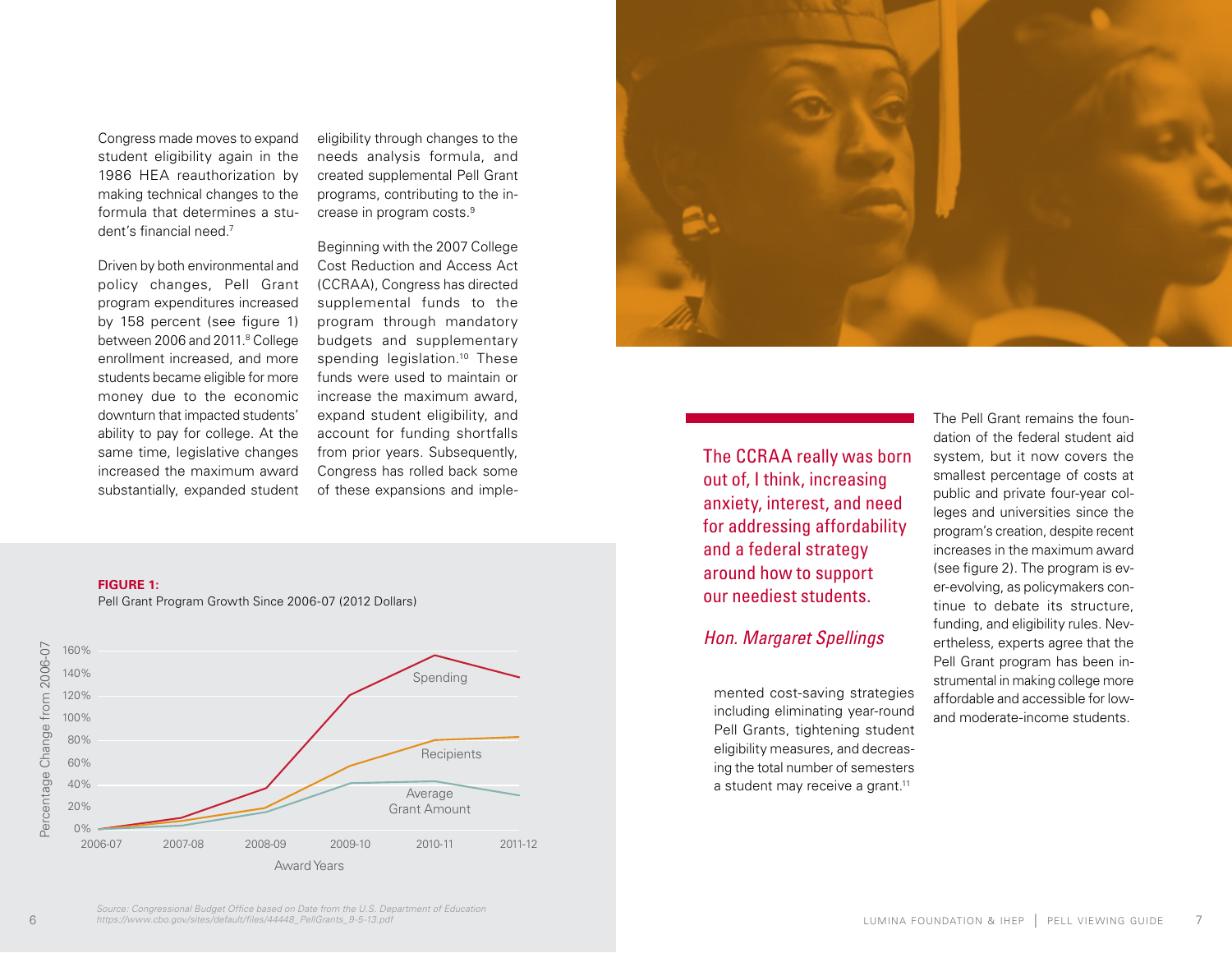And we decided that it was more important to maintain the size of the award so students could access resources that would keep up with inflation as opposed to maintaining the year-round Pell program. And that would allow us to save literally billions of dollars. Again, not an easy decision, but the weighing and balancing of the kinds of decisions that we had to make at that time.

#### *Melody Barnes*

#### **FIGURE 2:**

Maximum Pell Grant and Published Tuition and Fees at Public and Private Nonprofit Four-Year and Public Two-Year Institutions, 1994-95 to 2014-15 (2014 Dollars)



8 *Office of Postsecondary Education; and The College Board, Trends in College Pricing 2014.* **9 Pell Development College Pricing 2014. 9 Pell Development College Pricing 2014. 9** *Source: The College Board, Trends in Student Aid 2014, Figure 23 based on data from the Federal Pell Grant Program End-of-Year Report, 2012-13; unpublished data from the U.S. Department of Education,* 

### PELL GRANT PROGRAM **KEY FACTS**

| <b>Common Name</b>                      | <b>Pell Grant</b>                                                                                                                                                                                                                                                                                                                                |
|-----------------------------------------|--------------------------------------------------------------------------------------------------------------------------------------------------------------------------------------------------------------------------------------------------------------------------------------------------------------------------------------------------|
| <b>Former Name</b>                      | <b>Basic Educational Opportunity Grant</b><br>(BEOG)                                                                                                                                                                                                                                                                                             |
| <b>Created</b>                          | 1972                                                                                                                                                                                                                                                                                                                                             |
| <b>Overview</b>                         | The cornerstone of the federal student<br>financial aid system, the Pell Grant is a<br>need-based grant awarded to eligible<br>students who may use the funds at any<br>eligible institution.                                                                                                                                                    |
| <b>Eligibility</b>                      | Available to undergraduate students from<br>low- and moderate-income families.<br>Amount received is mostly dependent on<br>a student's financial need and full- or<br>part-time status. While there is no<br>statutory income cap, nearly 75 percent of<br>recipients had an annual family income<br>below \$30,000 in 2012-2013. <sup>12</sup> |
| <b>Major Shifts</b>                     | Shifts over the years include expanding<br>eligibility to middle-income students and<br>changing eligibility requirements as the<br>program faced shortfalls and as more<br>Americans became eligible for Pell.                                                                                                                                  |
| <b>Maximum Grant</b><br>$(2014 - 2015)$ | \$5,730                                                                                                                                                                                                                                                                                                                                          |
| <b>Maximum Limit</b>                    | Students can receive the Pell Grant for no<br>more than 12 semesters 13,14                                                                                                                                                                                                                                                                       |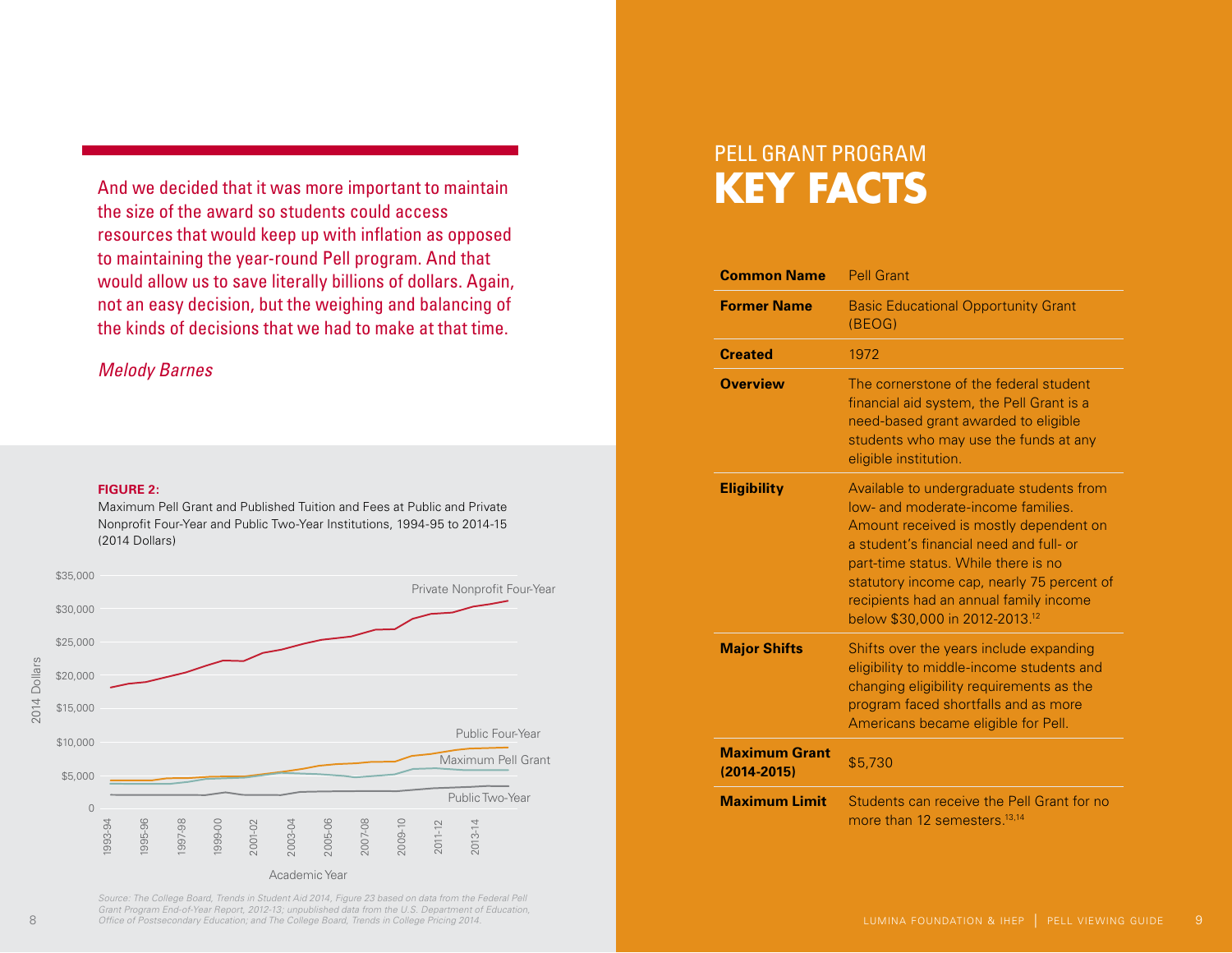### PELL GRANT PROGRAM **TIMELINE**

#### **HEA Reauthorization**

- » Created the Basic Educational Opportunity Grant (BEOG, later renamed the Pell Grant).<sup>15</sup> The award amount was not to exceed 50 percent of the actual cost of attendance at the institution of enrollment.<sup>16</sup>
- » Expanded Title IV eligibility to include for-profit institutions.<sup>17</sup>

#### **First year of BEOG 1973**

**1976**

**1978**

**1980**

**1981**

**1986**

**1972**

- » BEOG began with \$47.52 million<sup>18</sup> to the freshman class of
- 1973 (i.e., 170,000 students).19

#### **HEA Reauthorization**

» Adjusted eligibility criteria.20

#### **Middle Income Student Assistance Act (MISAA)**

» Expanded student eligibility by limiting the rate at which parental discretionary income was assessed in the needs analysis formula<sup>21</sup>

#### **HEA Reauthorization**

» BEOG renamed Pell Grants after Senator Claiborne Pell (D-RI).<sup>22</sup>

#### **Omnibus Budget Reconciliation Act**

» Repealed many provisions in the 1980 HEA Reauthorization, including MISAA.

#### **HEA Reauthorization**

» Codified the needs analysis formula in statute to limit the Executive Branch's involvement.<sup>23</sup>

#### **Omnibus Budget Reconciliation Act**

» Eliminated student aid eligibility at high default schools.<sup>24</sup>

#### **HEA Reauthorization**

» Changed definition of an independent student.<sup>25,26</sup>

#### **Violent Crime Control and Law Enforcement Act**

» Eliminated Pell Grants for prisoners.27

#### **Higher Education Reconciliation Act**

(HERA, part of the Deficit Reduction Act of 2005)

» Created two grant programs for Pell-eligible students – the Academic Competitiveness Grant (ACG) and National Science and Mathematics Access to Retain Talent (SMART) Grant.<sup>28</sup>

#### **College Cost Reduction and Access Act (CCRAA)**

- » Redirected savings from the federal loan program to the Pell Grant.<sup>29</sup>
- » Provided mandatory spending add-ons through 2017. Mandatory add-ons increased Pell maximum award, but only for students who qualified for the maximum discretionary award.<sup>30</sup>
- » Eliminated the tuition sensitivity provision.<sup>31</sup>
- » Changed Pell eligibility by increasing the amount and types of income excluded from the formula<sup>32</sup>

#### **2008**

**1990**

**1992**

**1994**

**2005**

**2007**

- **Higher Education Opportunity Act (HEOA)**
- » Authorized year-round Pell Grants.<sup>33</sup>
- » Eligibility limited to 18 full-time semesters or equivalent.<sup>34</sup>
- » Set new minimum award: Students must qualify for at least five percent of the maximum Pell Grant in order to receive an award. Students qualifiying for five to 10 percent of the maximum grant will receive 10 percent.<sup>35</sup>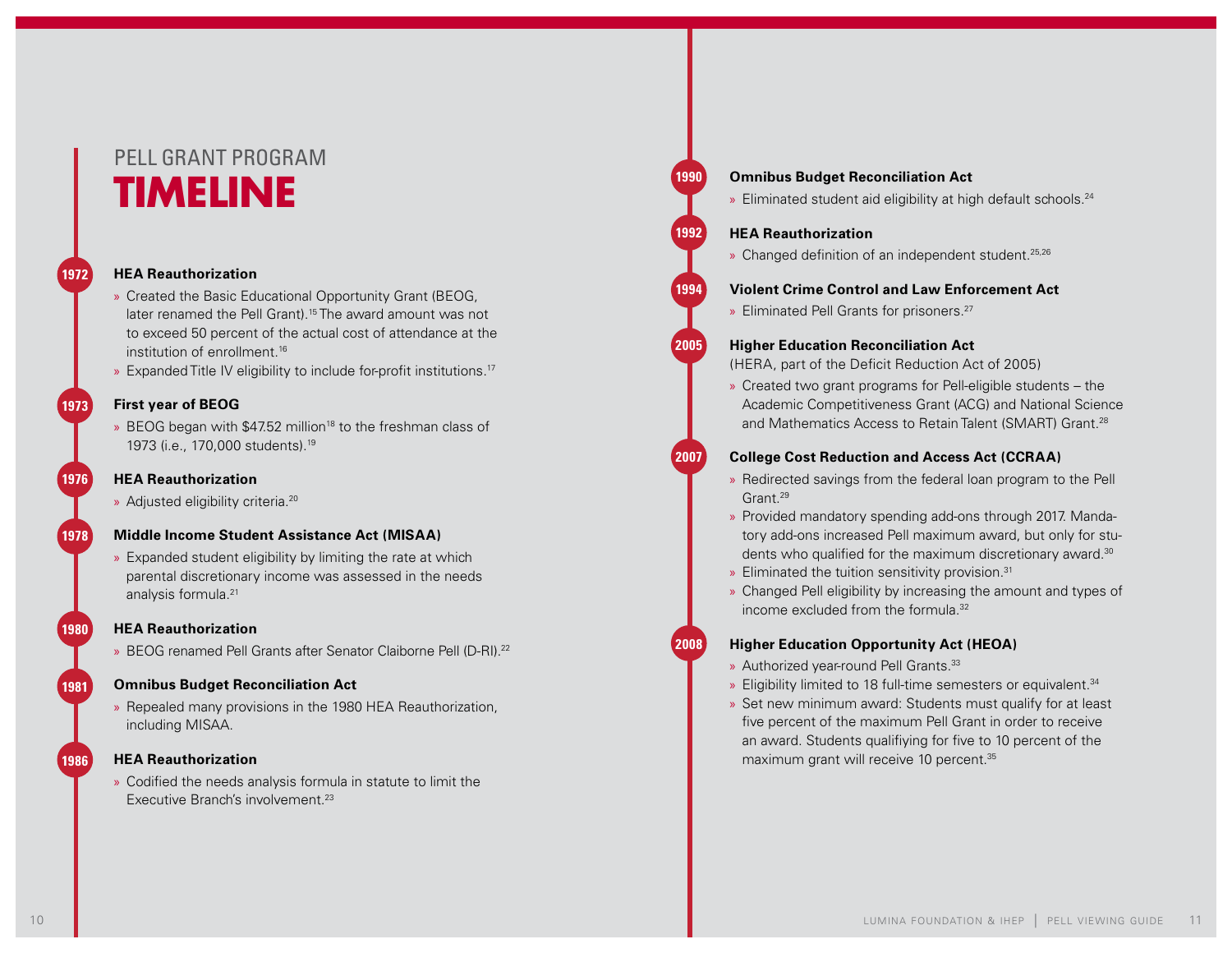**2009**

#### **American Recovery and Reinvestment Act (ARRA, known as the economic stimulus bill)**

» Provided additional funding to the Pell Grant program.<sup>36</sup>

#### **2010**

**2011**

**2012**

#### **Health Care and Education Reconciliation Act (HCERA)**

- » Savings from the elimination of the federally-guaranteed stu dent loan program (known as FFELP) were redirected to the Pell Grant program.37
- » Provided mandatory add-ons to all Pell recipients and indexed the maximum Pell Grant to the Consumer Price Index for five years.38

Last year for ACG and SMART grant awards. HERA of 2005 only provided funding through the end of academic year 2010-2011.<sup>39</sup>

#### **Budget Control Act (BCA)**

» Provided additional funding to the Pell Grant program by eliminating subsidized federal loans for graduate students and Direct Loan repayment incentives. Money was used to backfill a funding shortfall.40

#### **Department of Defense and Full-Year Continuing Appropriations Act**

- » Provided additional funding to the Pell Grant program. Money was used to backfill a funding shortfall.<sup>41</sup>
- » Eliminated summer Pell.<sup>42, 43</sup>

#### **Consolidated Appropriations Act**

- » Provided additional funding to the Pell Grant program by mak ing temporary changes to the federal loan program.<sup>44</sup> Money was used to backfill funding shortfall.<sup>45</sup>
- » Pell lifetime eligibility reduced to 12 semesters.<sup>46</sup>
- » Set new minimum award: Students must now qualify for at least 10 percent of the maximum Pell Grant in order to receive an award.47

### **FEATURED EXPERTS<sup>48</sup>**

#### **Melody Barnes**

Director, White House Domestic Policy Council, 2009-2012

#### **Sandy Baum**

Independent Consultant, College Board, 2004-2013

#### **David Bergeron**

Senior Staff, U.S. Department of Education, 1978-2013

#### **Kristin Conklin**

Senior Advisor to the Undersecre tary, U.S. Department of Education, 2006-2007

#### **David Evans**

Professional Staff, U.S. Senate Health Education, Labor and Pensions Committee, 1978-1996

#### **Brian Fitzgerald**

Staff Director, Advisory Committee on Student Financial Assistance, 1988-2005

#### **Sarah Flanagan**

Professional Staff, U.S. Senate Health, Education, Labor and Pensions Committee, 1987-1993

#### **Rick Jerue**

Professional Staff, U.S. Senate Health, Education, Labor and Pensions Committee, 1976-1981; U.S. House Education and Labor Committee, 1988-1995

#### **David Longanecker**

Assistant Secretary for Postsecond ary Education, U.S. Department of Education, 1993-1999

#### **Dallas Martin**

President, National Association of Student Financial Aid Administrators, 1987-2007

#### **Frank Mensel**

Congressional Liaison, American Association of Community Colleges, 1968-1992

#### **Jamie Merisotis**

Executive Director, National Commis sion on Responsibilities for Financing Postsecondary Education, 1991-1993

#### **Thomas Parker**

Co-Founder and President, The Education Resources Institute, 1981-2001

#### **Bob Shireman**

Deputy Undersecretary, U.S. Department of Education, 2009-2010

#### **Margaret Spellings**

U.S. Secretary of Education, 2005-2009

#### **Tom Wolanin**

Professional Staff, U.S. House Education and Labor Committee, 1975-1981, 1985-1987, 1991-1993; Senior Staff, U.S. Department of Education, 1993-1996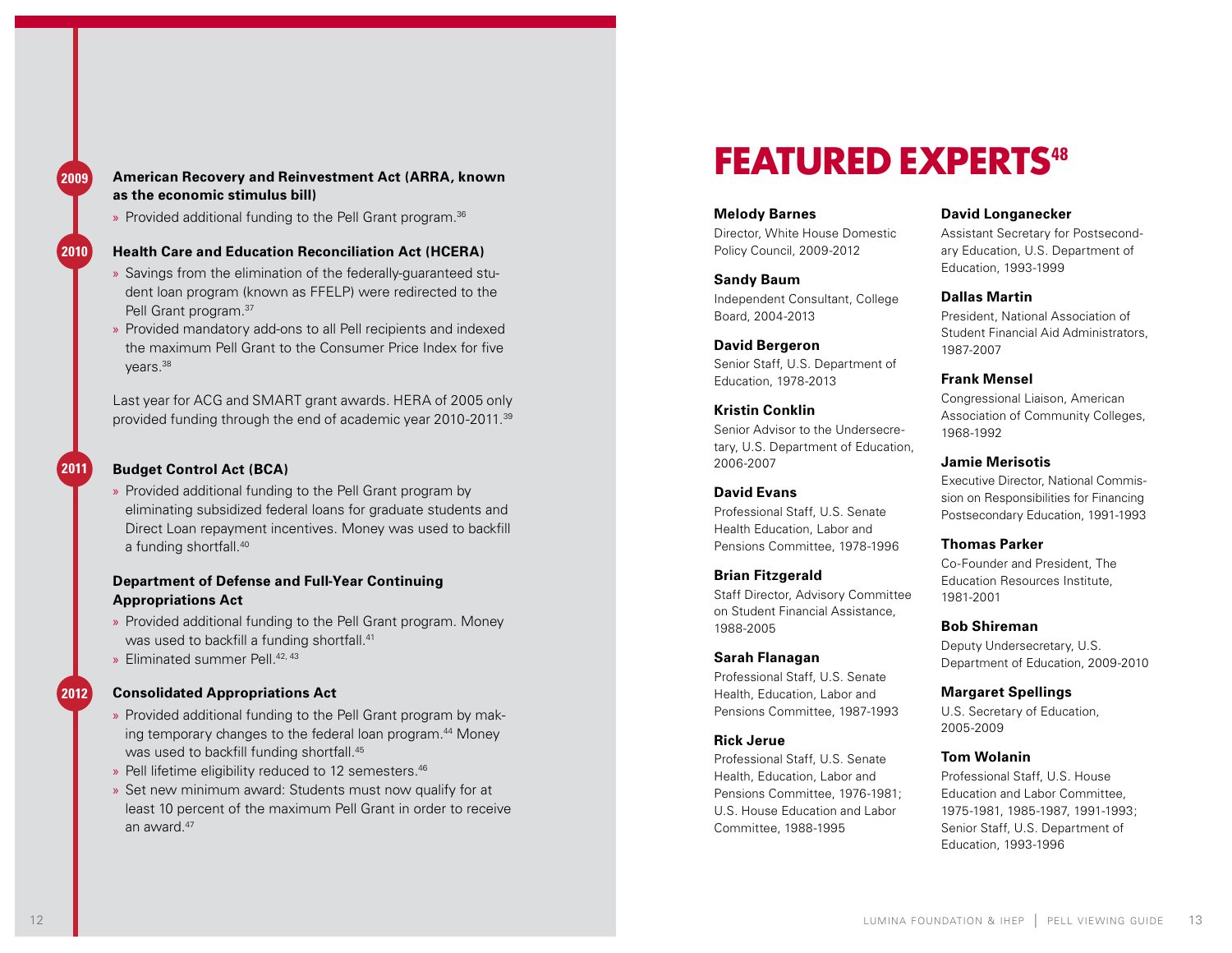## **FOOTNOTES**

1 The 1972 HEA reauthorization made part-time students eligible for federal financial aid and expanded Title IV eligibility to career and vocational education and

trade schools.<br><sup>2</sup> Education Amendments of 1972. (P.L. 92-318). United States statutes at large, 86 Stat. 248. 131(b)(1). Retrieved from http://www.gpo.gov/fdsys/pkg/STAT-UTE-86/pdf/STATUTE-86-Pg235.pdf

Gladieux, L. E. (1995, October). Federal student aid poli cy: A History and an assessment. Washington, DC: U.S. Department of Education. Retrieved from http://www2. ed.gov/offices/OPE/PPI/FinPostSecEd/gladieux.html

3 White House (2014). Budget concepts and budget process, 176. Washington, DC: Author. Retrieved from http://www.whitehouse.gov/sites/default/files/omb/ budget/fy2013/assets/concepts.pdf

4 Historically, Congress would authorize maximum Pell Grant awards in the Higher Education Act and then appropriate funds in the annual appropriations process, but rarely did the appropriated amount meet the authorized level. Although a major policy conversation throughout the 1990s and early 2000s, this distinction was eliminated in the 2010 Student Aid and Fiscal Responsibility Act (SAFRA) – the higher education pro vision of the Health Care and Education Reconciliation Act (HCERA) – which indexed the maximum award to inflation and identified mandatory funding.

<sup>5</sup> White House (2014). Budget concepts and budget process, 176. Washington, DC: Author. Retrieved from http://www.whitehouse.gov/sites/default/files/omb/

budget/fy2013/assets/concepts.pdf<br><sup>6</sup> FinAid. (2014). Pell Grants historical figures. Retrieved from http://www.finaid.org/educators/pellgrant.phtml 7

 Cook, B. J., & King, J. E. (2007, June). 2007 status report on the Pell Grant Program, 10-11. Washington, DC: American Council on Education. Retrieved from http://www.usc.edu/dept/chepa/IDApays/publica tions/2007%20status%20of%20the%20pell%20 grant.pdf

<sup>8</sup> Congress of the United States, Congressional Budget Office. (2013, September). The Federal Pell Grant Pro gram: Recent growth and policy options, 1. Washington, DC: Congress of the United States. Retrieved from https://www.cbo.gov/sites/default/files/44448\_Pell-Grants\_9-5-13.pdf

<sup>9</sup> Mahan, S. M. (2011, April 13). Federal Pell Grant Program of the Higher Education Act: Background, recent changes, and current legislative issues. Washington, DC: Congressional Research Service. Retrieved from http://www.nasfaa.org/WorkArea/DownloadAsset. aspx?id=4985

<sup>10</sup> Supplemental funds were authorized through the 2007 College Cost Reduction and Access Act (CCRAA), 2009 American Recovery and Reinvestment Act (ARRA), 2010 Health Care and Education Reconcilia tion Act (HCERA), 2011 Department of Defense and Full-Year Continuing Appropriations Act, 2011 Budget

Control Act (BCA), and 2012 Consolidated Appropria tions Act.

<sup>1</sup> Department of Defense and Full-Year Continuing Appropriations Act, 2011. (P.L. 112-10). United States statutes at large, 125 Stat. 169. Sec. 1860. Retrieved from http://www.gpo.gov/fdsys/pkg/PLAW-112publ10/ pdf/PLAW-112publ10.pdf

12 U.S. Department of Education. (2014). 2012-2013 Federal Pell Grant Program end-of-year report. [Table 2A]. Retrieved from http://www2.ed.gov/finaid/prof/ resources/data/pell-2012-13/pell-eoy-2012-13.html

<sup>13</sup> Prior to 2012, students could receive the Pell Grant for up to 18 semesters.

<sup>14</sup> Consolidated Appropriations Act of 2012. (P.L. 112-74). United States statutes at large, 125 Stat. 1100. Sec. 309(a)(2)(A). Retrieved from http://www.gpo.gov/fdsys/ pkg/PLAW-112publ74/pdf/PLAW-112publ74.pdf

<sup>15</sup> Education Amendments of 1972. (P.L. 92-318). United States statutes at large, 86 Stat. 248. 131(b)(1). Retrieved from http://www.gpo.gov/fdsys/pkg/STAT-UTE-86/pdf/STATUTE-86-Pg235.pdf

<sup>16</sup> Education Amendments of 1972. (P.L. 92-318). United States statutes at large, 86 Stat. 248. Sec. 131(b)(1). Retrieved from http://www.gpo.gov/fdsys/pkg/STAT-UTE-86/pdf/STATUTE-86-Pg235.pdf

<sup>17</sup> The 1972 HEA reauthorization expanded Title IV eligibility to career and vocational education and trade schools.

Gladieux, L. E. (1995, October). Federal student aid poli cy: A history and an assessment. Washington, DC: U.S. Department of Education. Retrieved from http://www2. ed.gov/offices/OPE/PPI/FinPostSecEd/gladieux.html

<sup>18</sup> The Pell Institute, (2013, June). Reflections on Pell, 40. Washington, DC: The Pell Institute. Retrieved from http://www.pellinstitute.org/downloads/publications-Re flections\_on\_Pell\_June\_2013.pdf

<sup>19</sup> Baime, D. S., & Mullin, C. M. (2011). Promoting educational opportunity: The Pell Grant Program at community colleges. Retrieved from http://www.aacc.nche.edu/ Publications/Briefs/Documents/PolicyBrief\_Pell%20 Grant.pdf

20 Education Amendments of 1976. (P.L. 94-482). United States statutes at large, 90 Stat. 2092. Sec. 121(d). Retrieved from http://www.gpo.gov/fdsys/pkg/STAT-UTE-90/pdf/STATUTE-90-Pg2081.pdf

21 Middle Income Student Assistance Act. (P.L. 95-566). United States statutes at large, 92 Stat. 2403. Sec. 2(a). Retrieved from http://www.gpo.gov/fdsys/pkg/STAT-UTE-92/pdf/STATUTE-92-Pg2402.pdf

22 Education Amendments of 1980. (P.L. 96-374). United States statutes at large, 94 Stat. 1401. Sec. 402(a). Retrieved from http://www.gpo.gov/fdsys/pkg/STAT-UTE-94/pdf/STATUTE-94-Pg1367.pdf

23 Higher Education Amendments of 1986. (P.L. 99-498).

United States statutes at large, 100 Stat. 1472. Sec. 479. Retrieved from http://www.gpo.gov/fdsys/pkg/ STATUTE-100/pdf/STATUTE-100-Pg1268.pdf

<sup>24</sup> Omnibus Budget Reconciliation Act of 1990. (P.L. 101-508). United States statutes at large, 104 Stat. 1388-26. Sec. 3004(a). Retrieved from http://www.gpo.gov/fdsys/ pkg/STATUTE-104/pdf/STATUTE-104-Pg1388.pdf

<sup>25</sup> Prior to 1992, students could be considered independent if they were not claimed as an exemption on their parents' income tax return for two years. Students also had to provide evidence of self-support. Starting in 1992, students could claim independence by meeting at least one of today's criteria (e.g., 24 years of age or older, orphan, veteran, married, etc.).

26 FinAid. (2014). What can you do if your parents refuse to help? Retrieved from http://www.finaid.org/otheraid/ parentsrefuse.phtml

27 Kenneth, M. (2004). College courses in prison. Encyclopedia of Prisons & Correctional Facilities. Thousand Oaks, CA: SAGE. Retrieved from http://www.sagepub. com/hanserintro/study/materials/reference/ref15.2.pdf

28 Deficit Reduction Act of 2005. (P.L. 109-171). United States statutes at large, 120 Stat. 155. Sec. 8003. Retrieved from http://www.gpo.gov/fdsys/pkg/STAT-UTE-120/pdf/STATUTE-120-Pg4.pdf

29 College Cost Reduction and Access Act. (P.L. 110-84). United States statutes at large, 121 Stat. 784. Sec. 102. Retrieved from http://www.gpo.gov/fdsys/pkg/PLAW-110publ84/pdf/PLAW-110publ84.pdf

<sup>30</sup> College Cost Reduction and Access Act. (P.L. 110-84). United States statutes at large, 121 Stat. 784. Sec. 102. Retrieved from http://www.gpo.gov/fdsys/pkg/PLAW-110publ84/pdf/PLAW-110publ84.pdf

<sup>31</sup> College Cost Reduction and Access Act. (P.L. 110-84). United States statutes at large, 121 Stat. 784. Sec. 101. Retrieved from http://www.gpo.gov/fdsys/pkg/PLAW-110publ84/pdf/PLAW-110publ84.pdf

32 Kantrowitz, M. (2011, December 22). Summary of student financial aid cuts in the Consolidated Appropri ations Act of 2012, 1. Retrieved from http://www.finaid. org/educators/20111216fy2012aidcuts.pdf

33 Higher Education Opportunity Act. (P.L. 110-315). United States statutes at large, 122 Stat. 3188. Sec. 401(a)(2)(D). Retrieved from http://www.gpo.gov/fdsys/ pkg/PLAW-110publ315/pdf/PLAW-110publ315.pdf

<sup>34</sup> Higher Education Opportunity Act. (P.L. 110-315). United States Statutes at Large, 122 Stat. 3189. Sec. 401(b). Retrieved from http://www.gpo.gov/fdsys/pkg/ PLAW-110publ315/pdf/PLAW-110publ315.pdf

35 McArdle, S., & McCullough, C. (2008). Federal Student Aid. Federal Pell grant, academic competitive ness grant, and national SMART grant programs update [PowerPoint slides]. Washington, DC: U.S. Department of Education. Retrieved from http://ifap.ed.gov/pre sentations/attachments/071408NASFAA062508ACG - SMART1.pdf

<sup>36</sup> American Recovery and Reinvestment Act of 2009. (P.L. 111-5). United States statutes at large, 123 Stat. 190. Sec. 806. Retrieved from http://www.gpo.gov/ fdsys/pkg/PLAW-111publ5/pdf/PLAW-111publ5.pdf

<sup>37</sup> Health Care and Education Reconciliation Act of 2010. (P.L. 111-152). United States statutes at large, 124 Stat. 1072. Sec. 2101(a)(2)(C). Retrieved from http:// www.gpo.gov/fdsys/pkg/PLAW-111publ152/pdf/PLAW-111publ152.pdf

<sup>38</sup> Health Care and Education Reconciliation Act of 2010. (P.L. 111-152). United States statutes at large, 124 Stat. 1072. Sec. 2101(a)(2)(C). Retrieved from http:// www.gpo.gov/fdsys/pkg/PLAW-111publ152/pdf/PLAW- $111$ publ $152$  pdf

39 U.S. Department of Education. (2011). Academic competitiveness grants and smart grants overview, 3-4. Washington, DC: U.S. Department of Education. Retrieved from https://www2.ed.gov/about/overview/ budget/budget12/justifications/q-acg.pdf

40 Budget Control Act of 2011. (P.L. 112-25). United States statutes at large, 125 Stat. 266. Sec. 501-502. Retrieved from http://www.gpo.gov/fdsys/pkg/STAT-UTE-125/pdf/STATUTE-125-Pg240.pdf

41 Department of Defense and Full-Year Continuing Appropriations Act of 2011. (P.L. 112-10). United States statutes at large, 125 Stat. 169. Sec. 1860(a)(3)(A). Retrieved from http://www.gpo.gov/fdsys/pkg/STAT-UTE-125/pdf/STATUTE-125-Pg38.pdf

42 National Association of Student Financial Aid Admin istrators. (2011). Year-round Pell after the continuing resolution. Retrieved from http://www.nasfaa.org/ advocacy/budget-2011/cr/Year-Round\_Pell\_After\_the\_ Continuing\_Resolution.aspx

43 Congressional Research Service. Summary: Public Law No: 112-10. Sec. 1860. Retrieved from https:// www.congress.gov/bill/112th-congress/house-bill/1473

<sup>44</sup> New America Foundation. (2014, September 23). Background and analysis: Federal Pell Grant Program. Retrieved from http://febp.newamerica.net/back ground-analysis/federal-pell-grant-program

45 Consolidated Appropriations Act, 2012. (P.L. 112-74). United States statutes at large, 125 Stat. 1103. Sec. 309(f). Retrieved from http://www.gpo.gov/fdsys/pkg/ PLAW-112publ74/pdf/PLAW-112publ74.pdf

46 Consolidated Appropriations Act, 2012. (P.L. 112-74). United States statutes at large, 125 Stat. 1100. Sec. 309(a)(2)(A). Retrieved from http://www.gpo.gov/fdsys/ pkg/PLAW-112publ74/pdf/PLAW-112publ74.pdf

47 Kantrowitz, M. (2011, December 22). Summary of student financial aid cuts in the consolidated appropri ations act of 2012, 1. Retrieved from http://www.finaid. org/educators/20111216fy2012aidcuts.pdf

48 Affiliations of documentary cast members corre spond to the policy period discussed in the film.